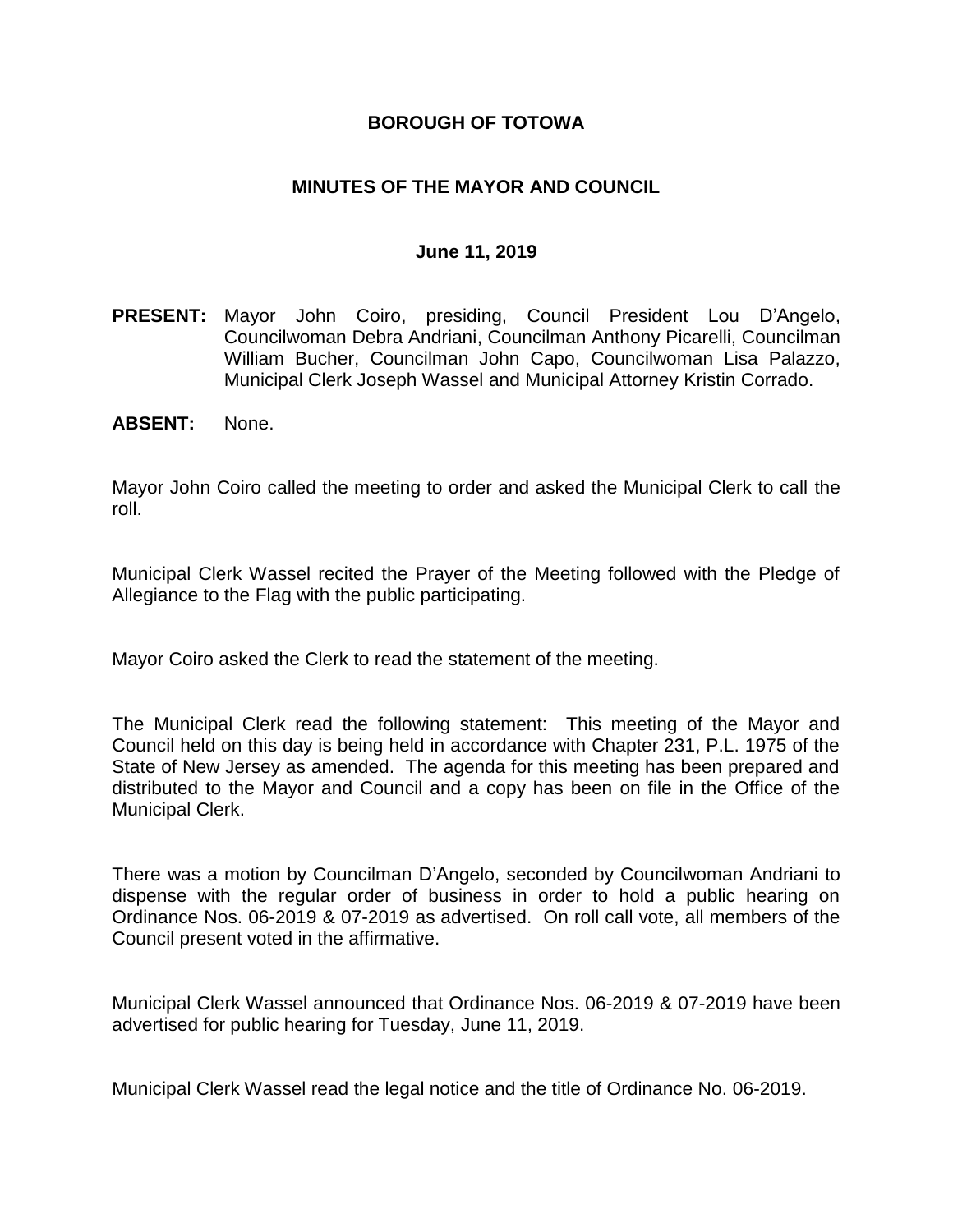There was a motion by Councilman D'Angelo, seconded by Councilwoman Andriani to open the public hearing. On roll call vote, all members of the Council present voted in the affirmative.

Mayor Coiro asked if any citizens wished to be heard on Ordinance No. 06-2019.

CITIZENS HEARD:

There were no citizens who wished to be heard.

There was a motion by Councilman D'Angelo, seconded by Councilwoman Andriani to close the public hearing. On roll call vote, all members of the Council present voted in the affirmative.

Municipal Clerk Wassel read Ordinance No. 06-2019 by title:

# **ORDINANCE NO. 06-2019**

#### **ORDINANCE OF THE BOROUGH OF TOTOWA AUTHORIZING THE EXECUTION OF A FINANCIAL AGREEMENT WITH RESPECT TO A PORTION OF CERTAIN PROPERTY IDENTIFIED ON THE BOROUGH'S TAX MAPS AS BLOCK 154, LOT 19.03 LOCATED WITHIN THE NORTH JERSEY DEVELOPMENTAL CENTER REDEVELOPMENT AREA**

There was a motion by Councilman D'Angelo, seconded by Councilwoman Andriani to adopt Ordinance No. 06-2019 on second and final reading. On roll call vote, all members of the Council present voted in the affirmative.

Municipal Clerk Wassel read the legal notice and the title of Ordinance No. 07-2019.

There was a motion by Councilman D'Angelo, seconded by Councilwoman Andriani to open the public hearing. On roll call vote, all members of the Council present voted in the affirmative.

Minutes 06/11/2019 Page 2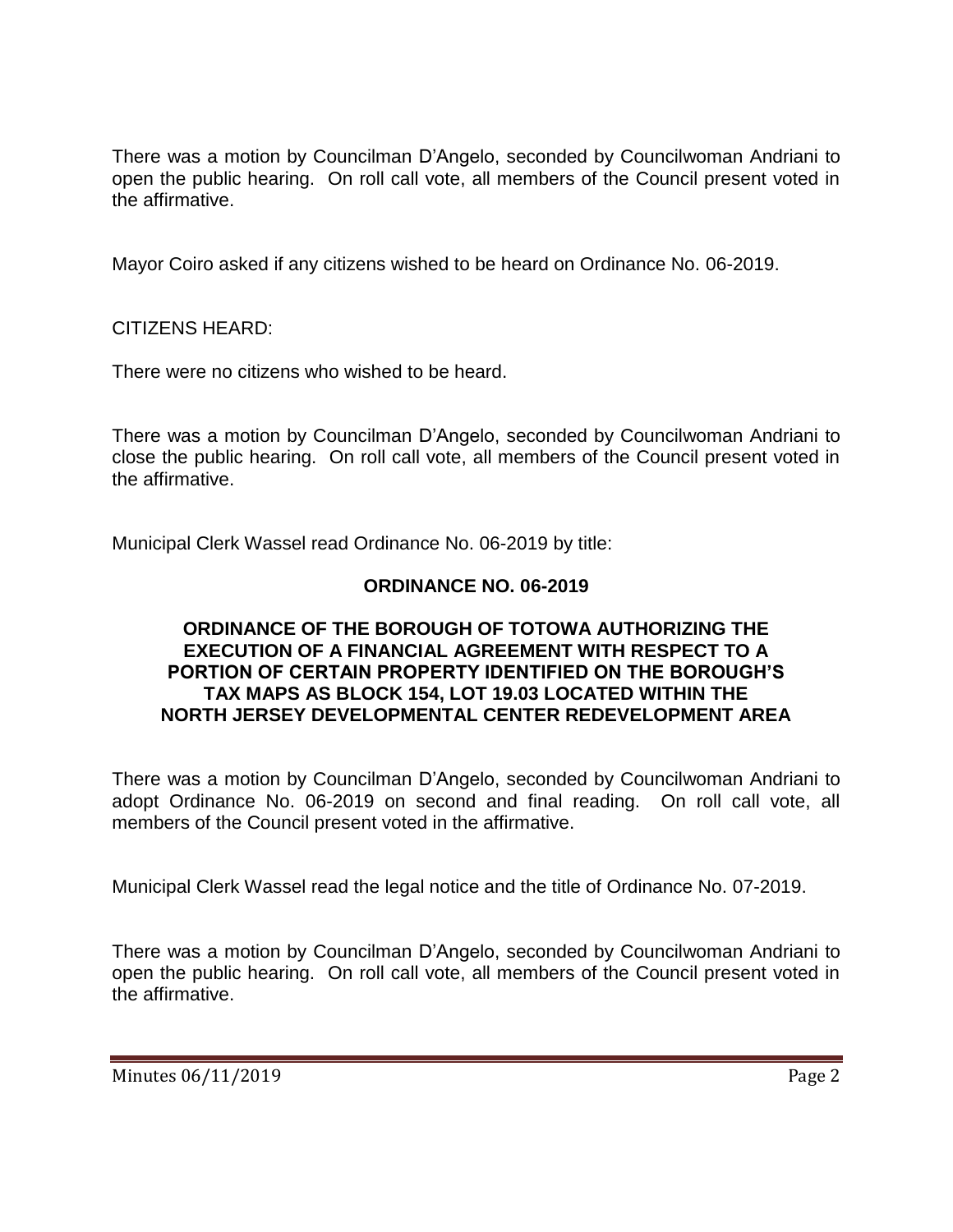Mayor Coiro asked if any citizens wished to be heard on Ordinance No. 07-2019.

CITIZENS HEARD:

There were no citizens who wished to be heard.

There was a motion by Councilman D'Angelo, seconded by Councilwoman Andriani to close the public hearing. On roll call vote, all members of the Council present voted in the affirmative.

Municipal Clerk Wassel read Ordinance No. 07-2019 by title:

### **ORDINANCE NO. 07-2019**

### **A CAPITAL ORDINANCE APPROPRIATING THE SUM OF \$1,640,233 FOR VARIOUS IMPROVEMENTS AND ACQUISITIONS TO BE UNDERTAKEN BY THE BOROUGH OF TOTOWA**

There was a motion by Councilman D'Angelo, seconded by Councilwoman Andriani to adopt Ordinance No. 07-2019 on second and final reading. On roll call vote, all members of the Council present voted in the affirmative.

There was a motion by Councilman D'Angelo, seconded by Councilwoman Andriani to revert to the regular order of business. On roll call vote, all members of the Council present voted in the affirmative.

Mayor Coiro asked if any members of the Council, the Municipal Clerk or the Municipal Attorney wished to address the Council.

Councilman D'Angelo: 1) Congratulated everyone on the successful Totowa Day along with a special thank you to Councilwoman Andriani for all her hard work.; 2) Announced that Volunteer Fire Company No. 1 will be having their 2<sup>nd</sup> Annual Pancake Breakfast on June 23<sup>rd</sup>.

Councilwoman Andriani: 1) Commented that Totowa Day was fantastic and thanked the Board of Recreation, the DPW, the School, the Police and Fire.; 2) Reported that

Minutes 06/11/2019 Page 3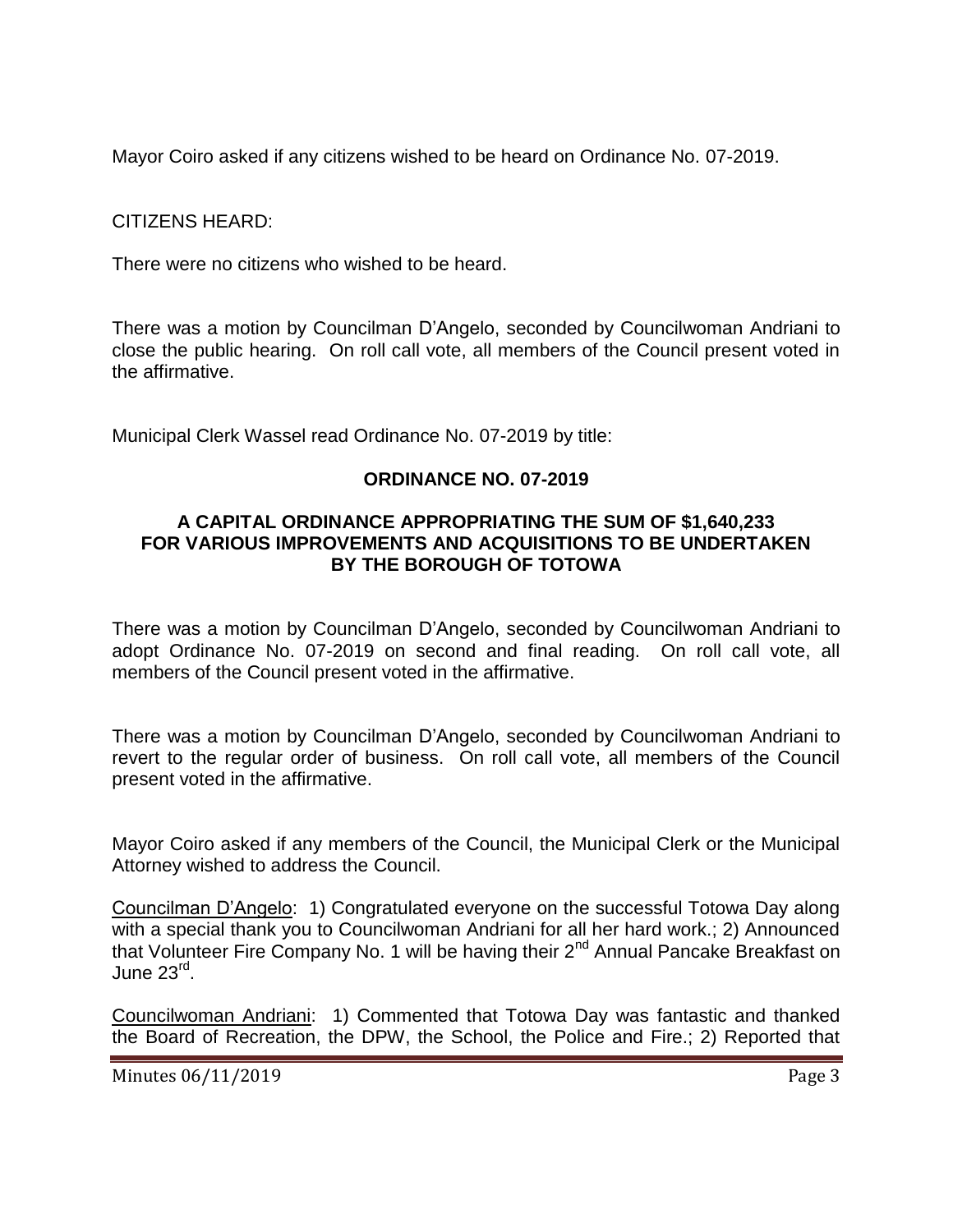the Totowa Pool will open on Saturday, June  $15<sup>th</sup>$ ; 3) Mentioned that our Summer Concert Series will begin on June 26<sup>th</sup>, featuring The Jersey Sound.

Mayor Coiro: Also concurred that Totowa Day was a very special affair and thanked Recreation Director Mark Monteyne and his staff, all the vendors, the band, the fireworks display, and said that there was well over a thousand people since all the wristbands were given out early.

### CITIZENS HEARD:

Dan Maglio, 85 Columbus Avenue: Said he was here to complain about all the tickets that he receives for property maintenance violations and that he gets the same ones over and over again. Stated that he got a ticket for parking his car on his lawn, but then at the end of May his neighbor had a party and parked cars on his lawn and the police officer only gave him a warning and said that nobody else gets summonses. Said he reached out to Governor Phil Murphy and Attorney General Gurbir Grewal, who is going to look into it. Mayor Coiro: Asked Borough Attorney Corrado if she had heard from the Attorney General and she said she had not. Told Mr. Maglio that we can't get into all the details at this time. Mr. Maglio: Said thanks for listening.

There was a motion by Councilman D'Angelo, seconded by Councilwoman Andriani to approve the Minutes of the Mayor and Council for the Youth Week meeting of May 28, 2019. On roll call vote, all members of the Council present voted in the affirmative.

# COMMITTEE ON FINANCE:

There was a motion by Councilman Picarelli, seconded by Councilman D'Angelo to approve Resolution No. 2019-13 for the payment of bills. On roll call vote, all members of the Council present voted in the affirmative.

COMMITTEE ON PUBLIC SAFETY:

There was a motion by Councilman D'Angelo, seconded by Councilman Capo to adopt the following Resolution Authorizing The Purchase And Delivery Of One New LiveScan Fingerprint System For The Police Department. On roll call vote, all members of the Council present voted in the affirmative.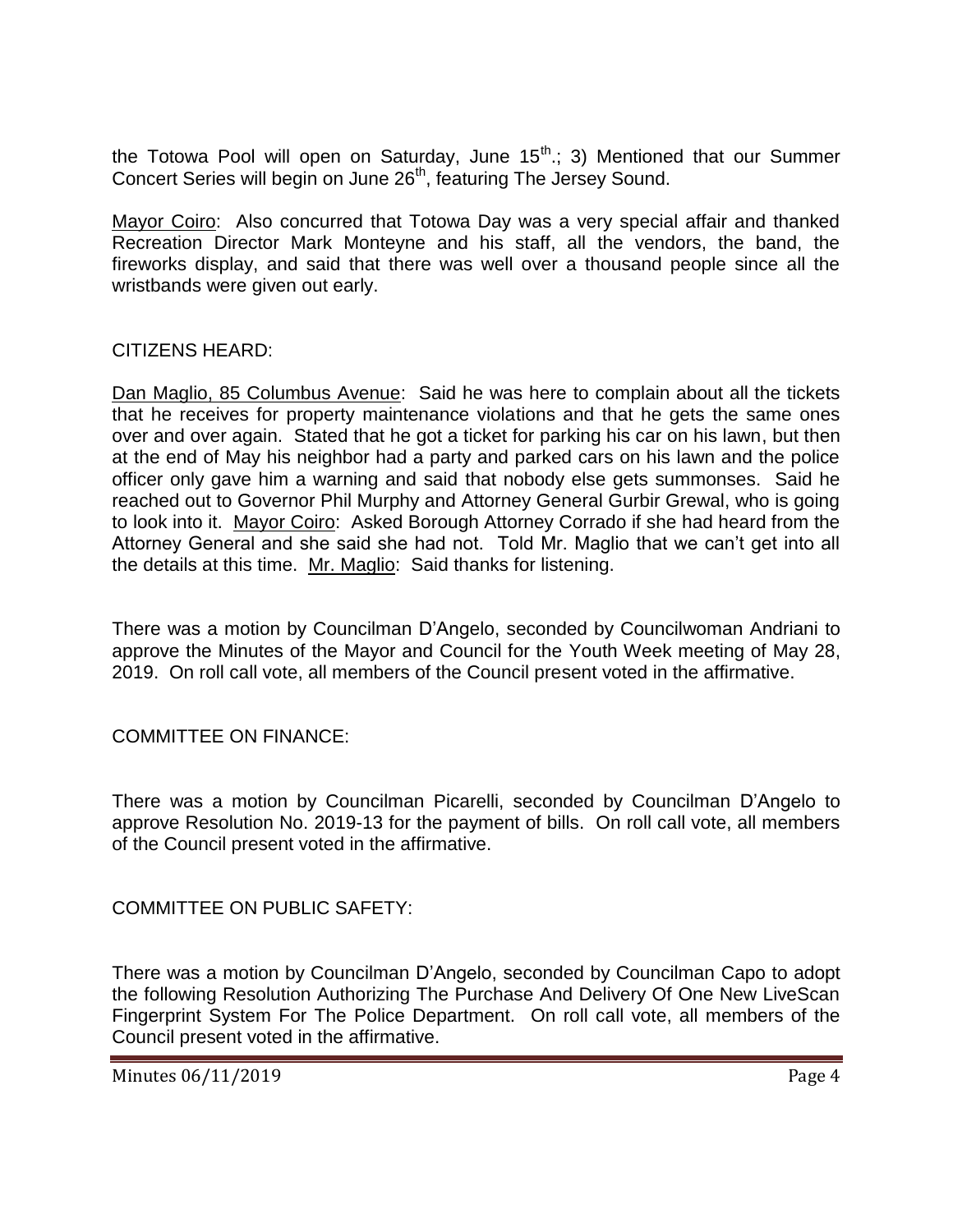# RESOLUTION NO. 74-2019

#### RESOLUTION AUTHORIZING THE PURCHASE AND DELIVERY OF ONE NEW LIVESCAN FINGERPRINT SYSTEM FOR THE POLICE DEPARTMENT

WHEREAS, the Borough of Totowa Police Chief has requested that a new LiveScan Fingerprint System be purchased for use by the Borough of Totowa Police Department; and

WHEREAS, the Mayor and Council of the Borough of Totowa have determined that there is a need for this equipment to be used by Police Department personnel; and

WHEREAS, the Mayor and Council of the Borough of Totowa desire to authorize the purchase of this fingerprint system; and

WHEREAS, State of New Jersey Contract No. T3083 has been renewed for IDEMIA, 5515 East La Palma Avenue, Suite 100, Anaheim, California 92807 for the purchase of one IDEMIA fully integrated LiveScan Fingerprint System and all related equipment in the amount of \$22,532.00; and

WHEREAS, pursuant to the applicable New Jersey State laws, the purchase of this equipment may be authorized without public bidding.

NOW, THEREFORE, BE IT RESOLVED, that the Mayor and Council of the Borough of Totowa do hereby authorize the purchase, delivery and installation of one LiveScan Fingerprint System from IDEMIA in the amount of \$22,532.00.

BE IT FURTHER RESOLVED, that the Mayor and Municipal Council of the Borough of Totowa do hereby authorize the Municipal Clerk and Police Chief to execute any and all instruments relating thereto.

There was a motion by Councilman D'Angelo, seconded by Councilman Capo to approve Junior Firefighter Application for Frank Kalokitis for Volunteer Fire Company No. 1. On roll call vote, all members of the Council present voted in the affirmative.

COMMITTEE ON PUBLIC WORKS:

There was no report.

Minutes 06/11/2019 Page 5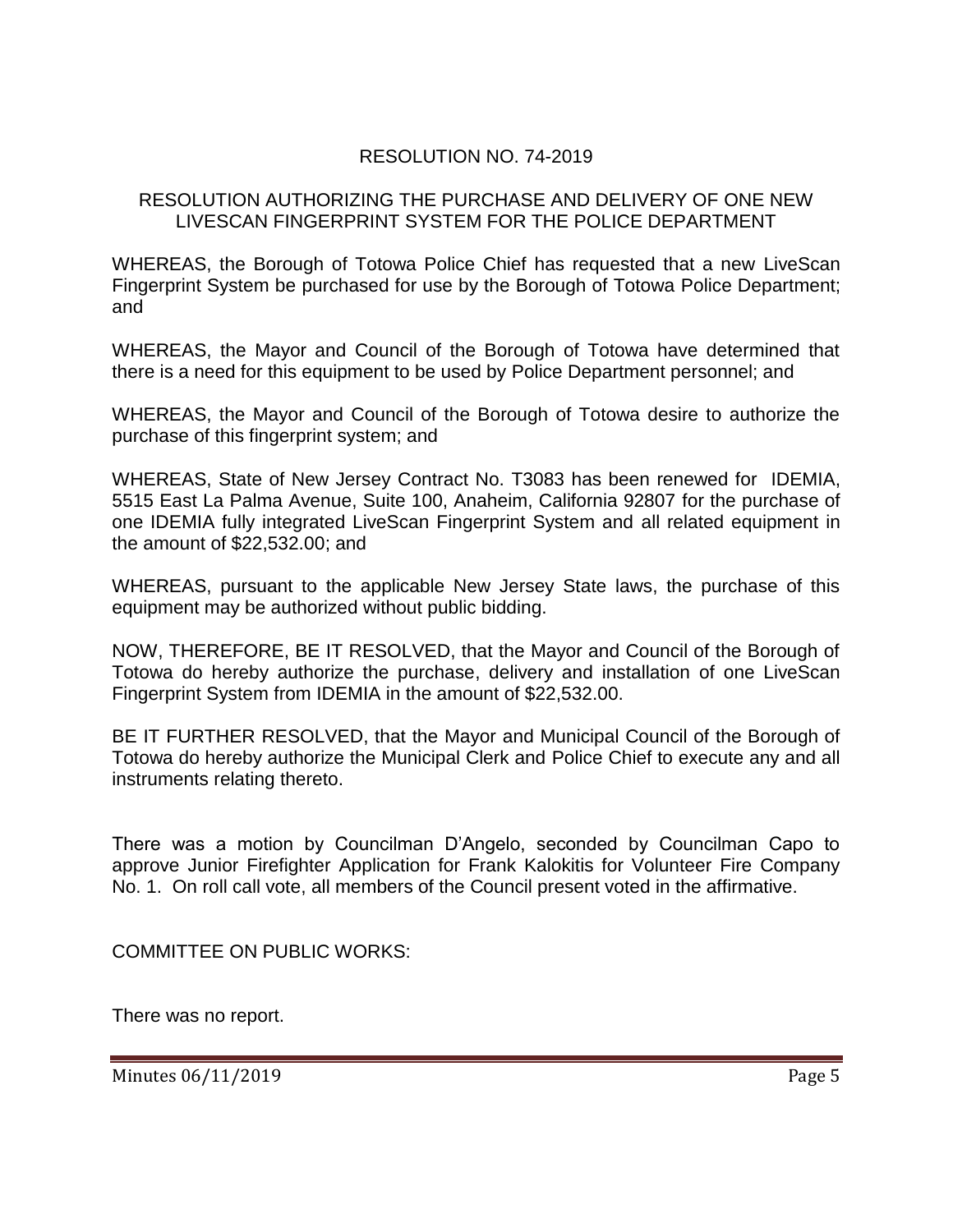COMMITTEE ON ENGINEERING & PUBLIC PROPERTY:

There was no report.

COMMITTEE ON LIAISON & INSPECTION:

There was a motion by Councilwoman Andriani, seconded by Councilman Bucher to adopt the following Resolution Authorizing An Agreement Between The City Of Paterson, Department Of Health And Human Services, Division Of Health And The Borough Of Totowa. On roll call vote, all members of the Council present voted in the affirmative.

# RESOLUTION NO. 75-2019

#### RESOLUTION AUTHORIZING AN AGREEMENT BETWEEN THE CITY OF PATERSON, DEPARTMENT OF HEALTH AND HUMAN SERVICES, DIVISION OF HEALTH AND THE BOROUGH OF TOTOWA

WHEREAS, the Mayor and Council of the Borough of Totowa desire to enter into a health services agreement with the City of Paterson, Department of Health and Human Services, Division of Health; and

WHEREAS, pursuant to the agreement, the City of Paterson, Department of Health and Human Services, Division of Health will furnish health services of a technical and professional nature pursuant to N.J.S.A. 26:3A2-1, et seq., and N.J.S.A. 40A:65-1, et seq.; and

WHEREAS, these technical and professional services include but are not limited to public health administration, health education, public health nursing education, promoting and providing immunization, tuberculosis control, sexually transmitted disease control and HIV/Aids prevention; and

WHEREAS, the term of this agreement shall be for a three (3) year period effective July 1, 2019 through June 30, 2022; and

WHEREAS, the total cost to the Borough of Totowa for the aforementioned technical and professional services to be provided by the City of Paterson, Department of Health and Human Services, Division of Health for the three (3) year period shall be as follows: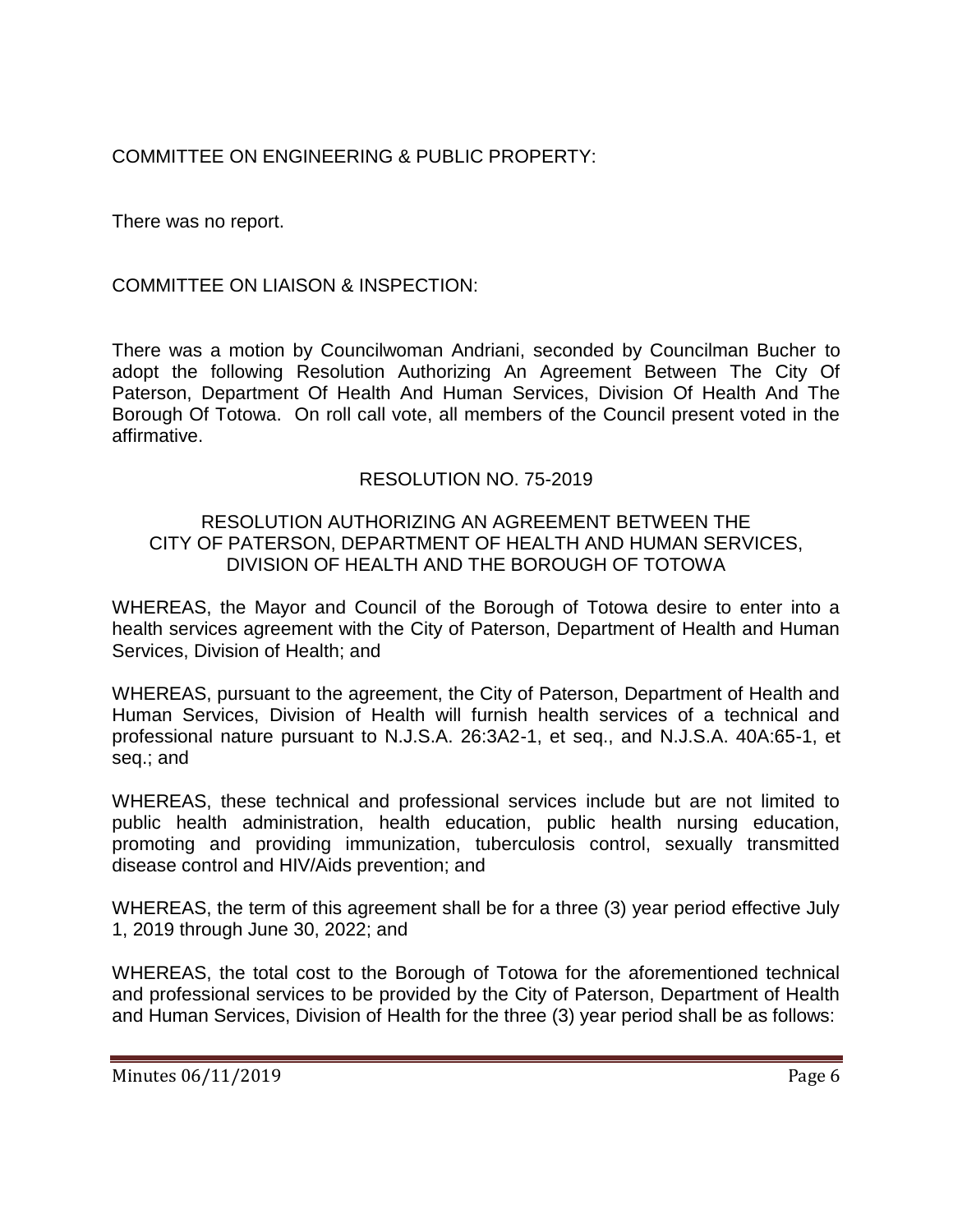| July 1, 2019 through June 30, 2020 | \$10,901.00 |
|------------------------------------|-------------|
| July 1, 2020 through June 30, 2021 | \$10,901.00 |
| July 1, 2021 through June 30, 2022 | \$11,991.00 |

WHEREAS, the Mayor and Council of the Borough of Totowa desire to enter into this agreement with the City of Paterson, Department of Health and Human Services, Division of Health and memorialize the terms thereof.

NOW, THEREFORE, BE IT RESOLVED, that the Mayor and Council of the Borough of Totowa do hereby authorize the Borough of Totowa to enter into an agreement with the City of Paterson, Department of Health and Human Services, Division of Health for the furnishing of health services of a technical and professional nature pursuant to N.J.S.A. 26:3A2-1, et seq., and N.J.S.A. 40A:65-1, et seq.

BE IT FURTHER RESOLVED, that the Municipal Council of the Borough of Totowa does hereby authorize the Mayor and Municipal Clerk to execute any and all necessary instruments relating thereto.

There was a motion by Councilwoman Andriani, seconded by Councilman Bucher to adopt the following Resolution Waiving The Late Fee For Pool Member Who Was Out Of State During Registrations. On roll call vote, all members of the Council present voted in the affirmative.

# RESOLUTION NO. 76-2019

#### RESOLUTION WAIVING THE LATE FEE FOR POOL MEMBER WHO WAS OUT OF STATE DURING REGISTRATIONS

WHEREAS, the Mayor and Council of the Borough of Totowa pursuant to the Code of the Borough of Totowa, Chapter 367 entitled "Swimming Pools", Article I, "Municipal Pool" and any amendments thereto, are authorized to annually establish the "fees" for the Totowa Municipal Swimming Pool; and

WHEREAS, by Resolution No. 60-2019 dated April 23, 2019, the Mayor and Council of the Borough of Totowa, after conferring with the Board of Recreation, approved the 2019 Fee Schedule for the Totowa Municipal Swimming Pool; and

WHEREAS, the Borough of Totowa Municipal Swimming Pool will be open from Saturday, June 15, 2019 through Monday, September 2, 2019; and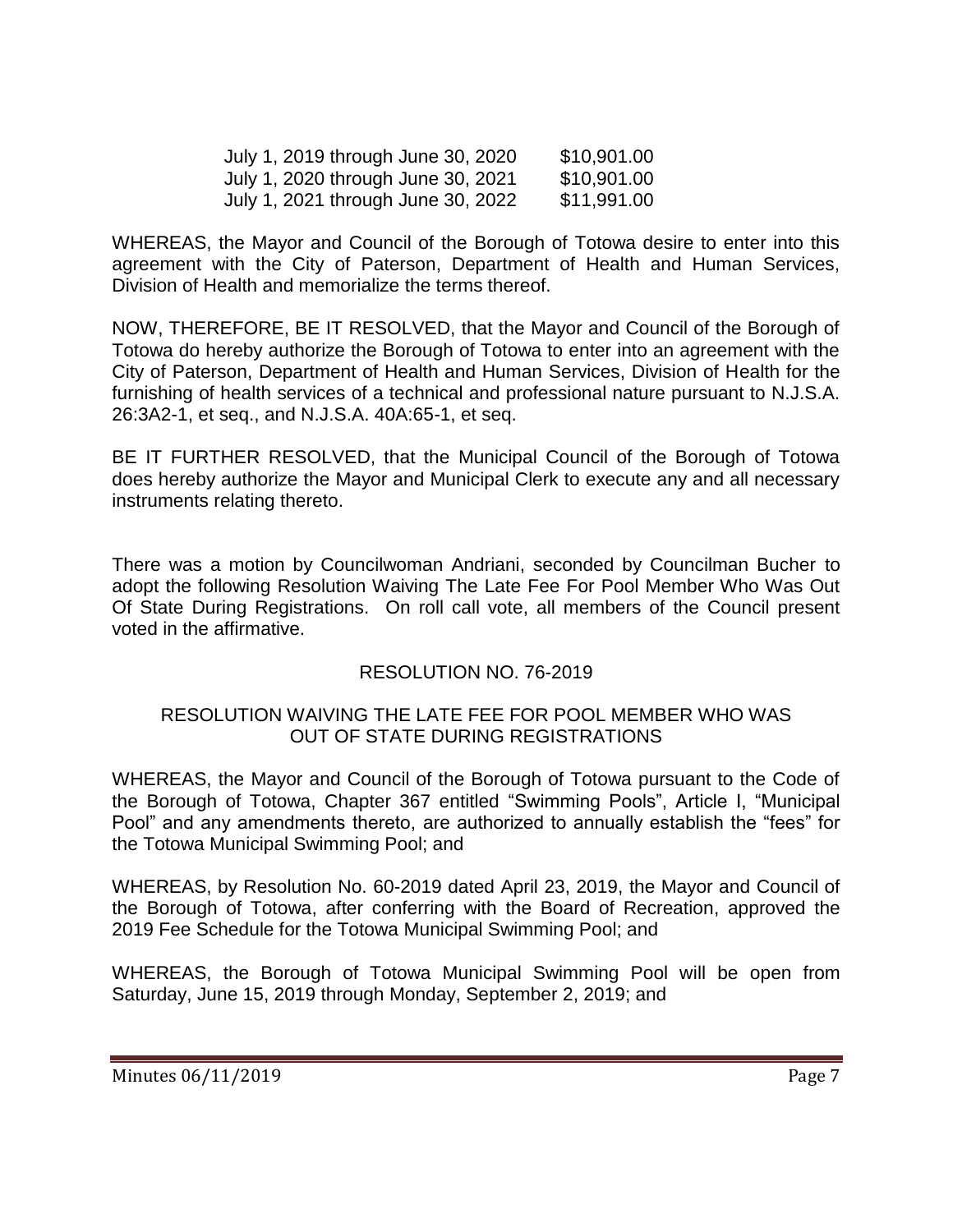WHEREAS, in April of 2019, Susan Mizzone, 92 Killian Place, Totowa, New Jersey 07512 advised Borough of Totowa Board of Recreation Director Mark Monteyne that she would be away for the month of May; and

WHEREAS, at this time she contacted Mr. Monteyne, the May 2019 registration dates had not yet been scheduled nor were the 2019 registration forms available; and

WHEREAS, Susan Mizzone, has requested a waiver of the \$40.00 late registration fee for pool membership; and

WHEREAS, the Mayor and Council desire to authorize the waiver of the \$40.00 late registration fee for pool membership.

NOW, THEREFORE, BE IT RESOLVED, that the Mayor and Council of the Borough of Totowa do hereby waive the \$40.00 late registration fee for pool membership.

COMMITTEE ON LEGISLATION & ORDINANCES:

There was a motion by Councilwoman Palazzo, seconded by Councilman Picarelli to introduce on first reading and advertise for public hearing the following entitled ordinance. On roll call vote, all members of the Council present voted in the affirmative.

#### **ORDINANCE NO. 08-2019**

### **AN ORDINANCE TO AMEND THE ORDINANCE FIXING THE ANNUAL SALARIES AND WAGES OF THE OFFICIALS, EMPLOYEES AND THE APPOINTEES OF THE BOROUGH OF TOTOWA, COUNTY OF PASSAIC, STATE OF NEW JERSEY**

There was a motion by Councilwoman Palazzo, seconded by Councilman Picarelli to approve the Application For Social Affair Permit from the State Of New Jersey Division Of Alcoholic Beverage Control for the Passaic Valley Elks Lodge 2111 BPOE to be held on June 23, 2019 from 1:00 p.m. – 12:00 a.m. On roll call vote, all members of the Council present voted in the affirmative.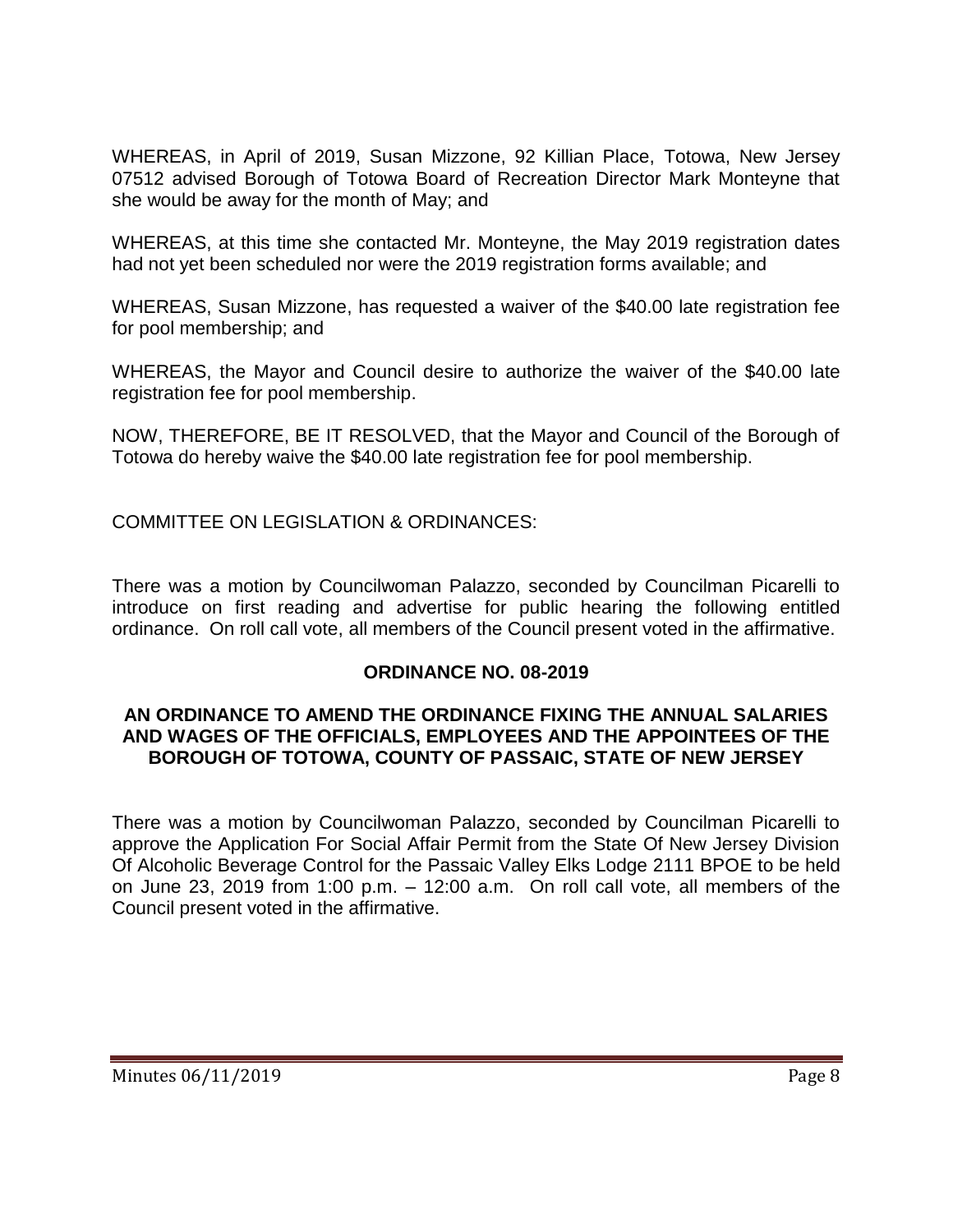There was a motion by Councilwoman Palazzo, seconded by Councilman Picarelli to approve the Application For Social Affair Permit from the State Of New Jersey Division Of Alcoholic Beverage Control for the Passaic Valley Elks Lodge 2111 BPOE to be held on June 29, 2019 from 5:00 p.m. – 12:00 a.m. On roll call vote, all members of the Council present voted in the affirmative.

There was a motion by Councilwoman Palazzo, seconded by Councilman Picarelli to adopt the following Proclamation In Honor Of Christopher T. Marren. On roll call vote, all members of the Council present voted in the affirmative.

# PROCLAMATION IN HONOR AND RECOGNITION OF CHRISTOPHER MARREN

WHEREAS, Christopher Marren has been a member of St. James Boy Scout Troop #26, St. James Church, Totowa, New Jersey since 2012 beginning his journey as a Cub Scout and diligently working his way through the ranks; and

WHEREAS, Christopher Marren has dedicated himself to fulfilling the necessary requirements to attain the rank of Eagle Scout and has learned many skills while working to obtain over 21 Merit Badges and has also learned valuable life lessons through volunteering with Scouting; and

WHEREAS, for his community service project, Christopher Marren refurnished the trophy case at his second home - DePaul Catholic High School in Wayne; and

WHEREAS, Christopher Marren, with the help of his family, was able to commit and devote his time to achieving his goal of Eagle Scout while attending DePaul where he was a member of the National Honor Society, Science Honor Society, History Honor Society, Captain of the Lacrosse Team, Varsity Football player and Bowler, and a member of the Gold Key Club and Medical Science Society; and

WHEREAS, Christopher Marren will continue his education in the Fall of 2019 at Delaware Valley University as an Animal Science Major in the Honors Program and as a member of the collegiate lacrosse team; and

WHEREAS, Christopher Marren's participation, service to the community and merit awards have fulfilled the requirements leading to the award of the rank of Eagle Scout, the highest honor bestowed upon a Scout member.